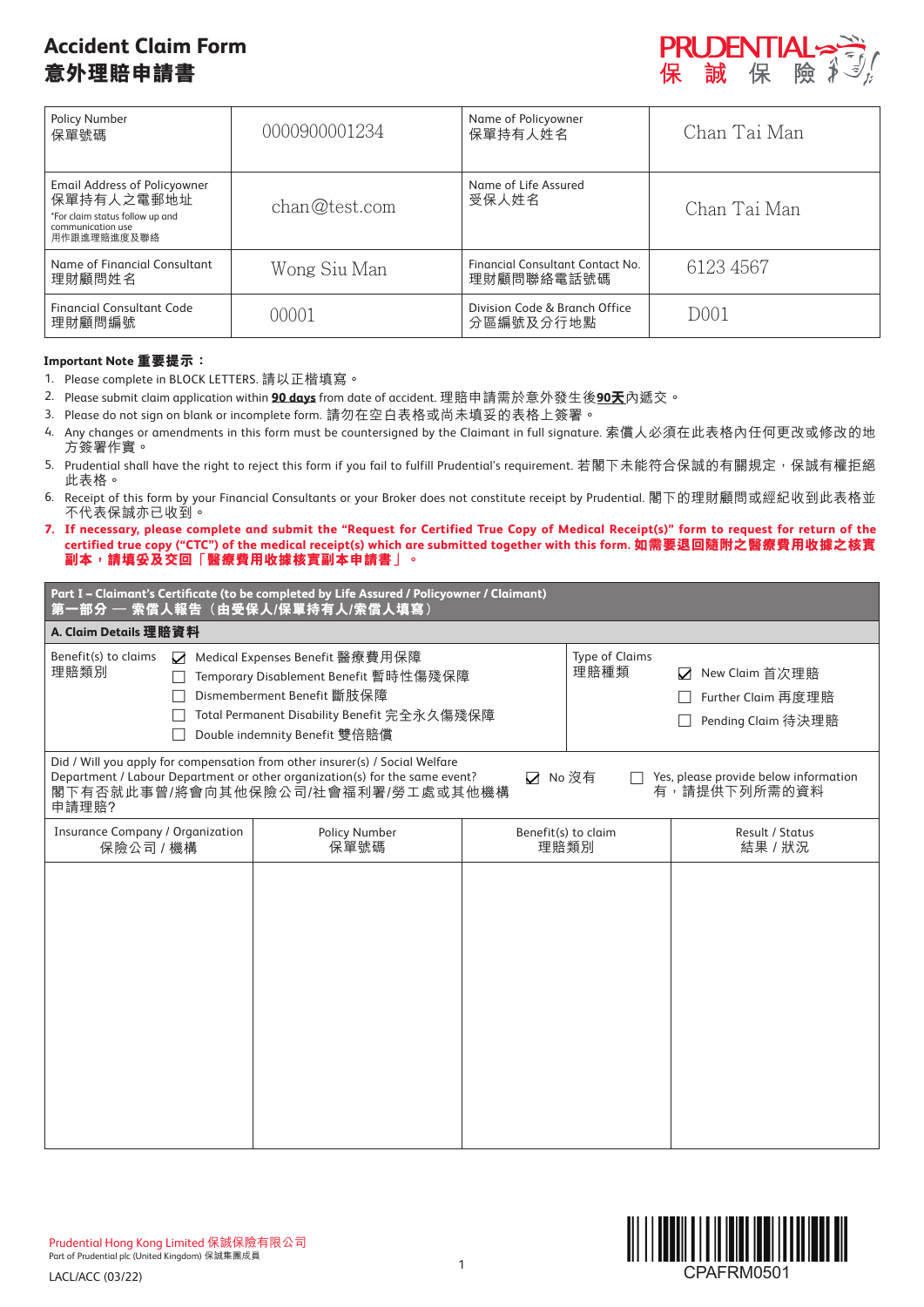| B. Life Assured Details 受保人資料                                                                                                                                  |                  |                                                                                  |                                                             |               |                                                                                            |
|----------------------------------------------------------------------------------------------------------------------------------------------------------------|------------------|----------------------------------------------------------------------------------|-------------------------------------------------------------|---------------|--------------------------------------------------------------------------------------------|
| <b>Identity Document Number</b><br>身份證明文件號碼                                                                                                                    |                  | Z1234XXX                                                                         |                                                             |               |                                                                                            |
| <b>Residential Address</b><br>居住地址                                                                                                                             |                  |                                                                                  | Room A, 11/F, Block 1, ABC Garden, Hong Kong                |               |                                                                                            |
| Name of Employer<br>僱主 (公司) 名稱                                                                                                                                 |                  | <b>ABC</b> Logistics Limited                                                     |                                                             |               |                                                                                            |
| Address of Employer<br>僱主 (公司) 地址                                                                                                                              |                  | 100 Main Street, Hong Kong                                                       |                                                             |               |                                                                                            |
| <b>Present Occupation</b><br>現職                                                                                                                                | Driver           |                                                                                  | Present Job Duties<br>職責                                    | Driving       |                                                                                            |
| Please provide the Last<br><b>Occupation Change Date</b><br>請提供最後轉職日期                                                                                          | $\sum$ No<br>沒有  | $\Box$ Yes, change occupation since<br>有,自                                       | DayE                                                        | Month 月       | 已轉職<br>Year年                                                                               |
| Did you report sick leave to your<br>present employer?<br>(For self-employed or owner,<br>please state the period the<br>insured is unable to work due to      | П<br>No<br>沒有    | $\sqrt{ }$ Yes, please<br>provide information<br>on the right<br>有,請提供右方<br>所需資料 | Sick leave<br>03<br>from<br>病假自<br>$Day \Box$               | 01<br>Month 月 | To<br>2022<br>2022<br>01<br>07<br>至<br>$Year \nsubseteq$<br>Year年<br>$Day \Box$<br>Month 月 |
| the injury)<br>有否向現僱主申請病假?<br>(如閣下是自僱人士,請填<br>寫是次受傷令閣下不能工作<br>的期間)                                                                                             |                  |                                                                                  | (Expected) Date returned<br>(returning) to work<br>(預計)復職日期 |               | 08<br>01<br>2022<br>Year年<br>Month月<br>DayE                                                |
| C. Accident Details 意外詳情                                                                                                                                       |                  |                                                                                  |                                                             |               |                                                                                            |
| Date of Accident<br>意外發生之日期                                                                                                                                    | 03<br>$Day \Box$ | 2022<br>01<br>Month月<br>Year年                                                    | Time of Accident<br>意外發生之時間                                 |               | 09<br>00<br>$\sqrt{2}$ AM $\pm$ $\mp$ /<br>$\Box$ PM $\top \mp$<br>Time 時間                 |
| <b>Location of Accident</b><br>意外發生之地點                                                                                                                         | Home             |                                                                                  |                                                             |               |                                                                                            |
| <b>Details of Accident (Please</b><br>describe activities engaged if<br>applicable)<br>意外詳情 (如適用,請形容<br>當時進行之活動)                                               |                  | Cutting right fingers when cooking                                               |                                                             |               |                                                                                            |
| Describe part(s) of body injured<br>and extent of injury<br>請説明受傷部位及傷勢                                                                                         |                  | Right fingers                                                                    |                                                             |               |                                                                                            |
| Did you report to the police?<br>您有否報警?                                                                                                                        | ☑ No 沒有          | $\Box$ Yes, please provide<br>information on the right                           | <b>Police Station</b><br>警署地點                               |               |                                                                                            |
|                                                                                                                                                                |                  | 有,請提供右方所需<br>資料                                                                  | Case Ref. Number<br>檔案編號                                    |               |                                                                                            |
| Remarks: Please attach a photocopy of the Police Report / Traffic Accident Report / Police Statement / Alcohol Test Report.<br>註:請附上警察報告/交通意外報告/口供紙/酒精測試報告影印本。 |                  |                                                                                  |                                                             |               |                                                                                            |

| D. Consultation Details 診治詳情                            |                                                                                                                                                                                                                                                                                                                                                                     |                                  |
|---------------------------------------------------------|---------------------------------------------------------------------------------------------------------------------------------------------------------------------------------------------------------------------------------------------------------------------------------------------------------------------------------------------------------------------|----------------------------------|
|                                                         | Please list out all physicians or hospitals confined for the accident. 請列出所有因是次意外而就診之醫生或醫院資料。                                                                                                                                                                                                                                                                       |                                  |
| Consultation Date (Day/Month/Year)<br>就診日期(日/月/年)       | Name of Physician / Hospital<br>醫生/醫院名稱                                                                                                                                                                                                                                                                                                                             | <b>Contact Phone No.</b><br>聯絡電話 |
| 03/01/2022                                              | St. Teresa's Hospital                                                                                                                                                                                                                                                                                                                                               | 2200 3434                        |
| therapist for purchasing/renting or medical appliances. | Remarks: Please attach a copy of referral letter by your registered Physician for the claims of Chiropractor/Physiotherapy/Occupational therapy,<br>Diagnostic X-ray, Laboratory Tests, Home Nursing Service and written recommendation by your registered Physician/ Physiotherapist /Occupational<br>註·加由請巻瑿治療/物理治療/職業治療、X米診斷檢杏、化驗、安由護理服務之理腔,請附上主診瑿生的蘸介信副木:加由請購買/ |                                  |

註: 如申請脊醫治療/物理治療/職業治療、X光診斷檢查、化驗、家中護理服務之理賠,請附上主診醫生的轉介信副本;如申請購買/ 租用醫療器具費用之理賠,請附上主診醫生/物理治療師/職業治療師的書面建議副本。

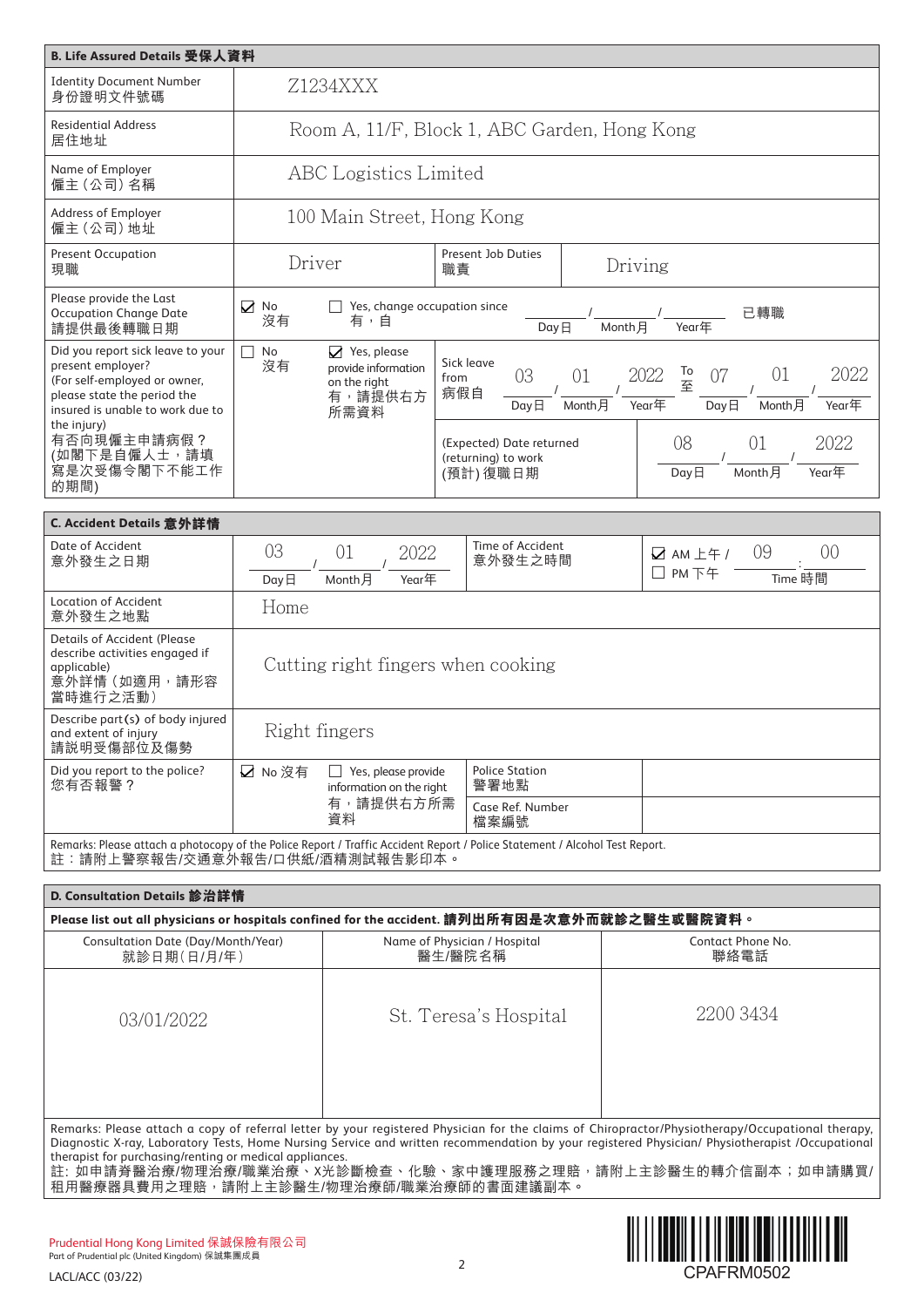| E. Settlement Option 理賠支付方式                                      |                                                                                                                                                                                                                                                                                                                                                                                                                                                                                                                                                                                                       |
|------------------------------------------------------------------|-------------------------------------------------------------------------------------------------------------------------------------------------------------------------------------------------------------------------------------------------------------------------------------------------------------------------------------------------------------------------------------------------------------------------------------------------------------------------------------------------------------------------------------------------------------------------------------------------------|
| <b>By Direct Credit</b><br>直接轉賬存款                                | to Premium Deposit Account of the policies being claimed 至理賠保單的保費儲蓄戶口<br>☑<br>(Only applicable to inforce policy with premium payment 只適用於生效並需繳付保費之保單)                                                                                                                                                                                                                                                                                                                                                                                                                                                |
| (Only applicable to Temporary<br>Disablement Benefit and Medical | to last claim payout account 至上一次理賠的轉賬戶口                                                                                                                                                                                                                                                                                                                                                                                                                                                                                                                                                              |
| <b>Expenses Benefit claims</b><br>只適用於暫時性傷殘保障及<br>醫療費用保障之理賠)     | to a HKD bank account opened in Hong Kong held by the Policyowner 至保單持有人於香港開立的港元戶口<br>(Please provide account proof (i.e. copy of bank statement or bankbook bearing the name of account holder and<br>account number) 請提供賬戶證明 (即是印有賬戶持有人姓名及銀行賬號之銀行月結單或銀行存摺副本)                                                                                                                                                                                                                                                                                                                                        |
|                                                                  | <b>Branch No</b><br>Account No<br>Bank No.<br>分行編號<br>銀行賬戶號碼<br>銀行編號                                                                                                                                                                                                                                                                                                                                                                                                                                                                                                                                  |
|                                                                  |                                                                                                                                                                                                                                                                                                                                                                                                                                                                                                                                                                                                       |
| <b>By Cheque</b><br>支票                                           | Deliver through Financial Consultant 由理財顧問轉遞                                                                                                                                                                                                                                                                                                                                                                                                                                                                                                                                                          |
|                                                                  | By Ordinary Mail to the Policyowner's correspondence address in the Company's record<br>以平郵方式郵寄至保單持有人於本公司記錄上的通訊地址                                                                                                                                                                                                                                                                                                                                                                                                                                                                                     |
| Remark 註:<br>轉遞。                                                 | 1. Please select only one of the settlement options for each claim submission. If unspecified or without clear instruction, claims cheque in HKD will be<br>delivered via Financial Consultant. 請就每宗理賠申請選擇一種理賠支付方式。如未有註明或清晰指示,理賠之港元支票將交由理財顧問                                                                                                                                                                                                                                                                                                                                                          |
|                                                                  | 2. Policy currency will be paid for direct credit to Premium Deposit Account. All other settlements will be made in HKD and the HKD equivalent is<br>based on the currency exchange rate determined by Prudential on the basis of the Company's internal exchange rate. 經直接轉賬至保費儲蓄<br>戶口的理賠金額將以保單貨幣支付。所有其他理賠方法則將以港元支付,而其港元等值將會以保誠公司內部釐定之匯率折算。                                                                                                                                                                                                                                                         |
|                                                                  | 3. Claims payout will be made by cheque and delivered via Financial Consultant in case of failure to direct credit to designated bank account or to Premium<br>Deposit Account. 如理賠金額未能成功轉至指定之銀行戶口或保費儲蓄戶口, 相關理賠金額將以支票形式支付及交由理財顧問轉遞。                                                                                                                                                                                                                                                                                                                                                                   |
|                                                                  | 4. If the bank account provided in this form for claim settlement is non-HKD bank account (e.g. USD account of integrated bank account), the insurance<br>benefit in Hong Kong dollar will be paid to your designated bank account which may then be converted by your bank from Hong Kong dollar to the<br>currency of your bank account based on the exchange rate as determined by the bank. Prudential takes no responsibility for the exchange rate imposed by<br>your bank. 如在本表格指定作理賠金額直接轉賬存款之戶口為非港元戶口(如綜合戶口內的美元戶口),以港元支付之保險理賠金額將<br>入賬於閣下指定之戶口,貴銀行可能隨即根據其釐定之匯率折算為戶口之貨幣。保誠不會就貴銀行釐定的匯率折算負上任何責任。 |

5. Prudential reserves the right for final decision of the claims settlement option. 保誠對理賠支付方式擁有最終的決定權。

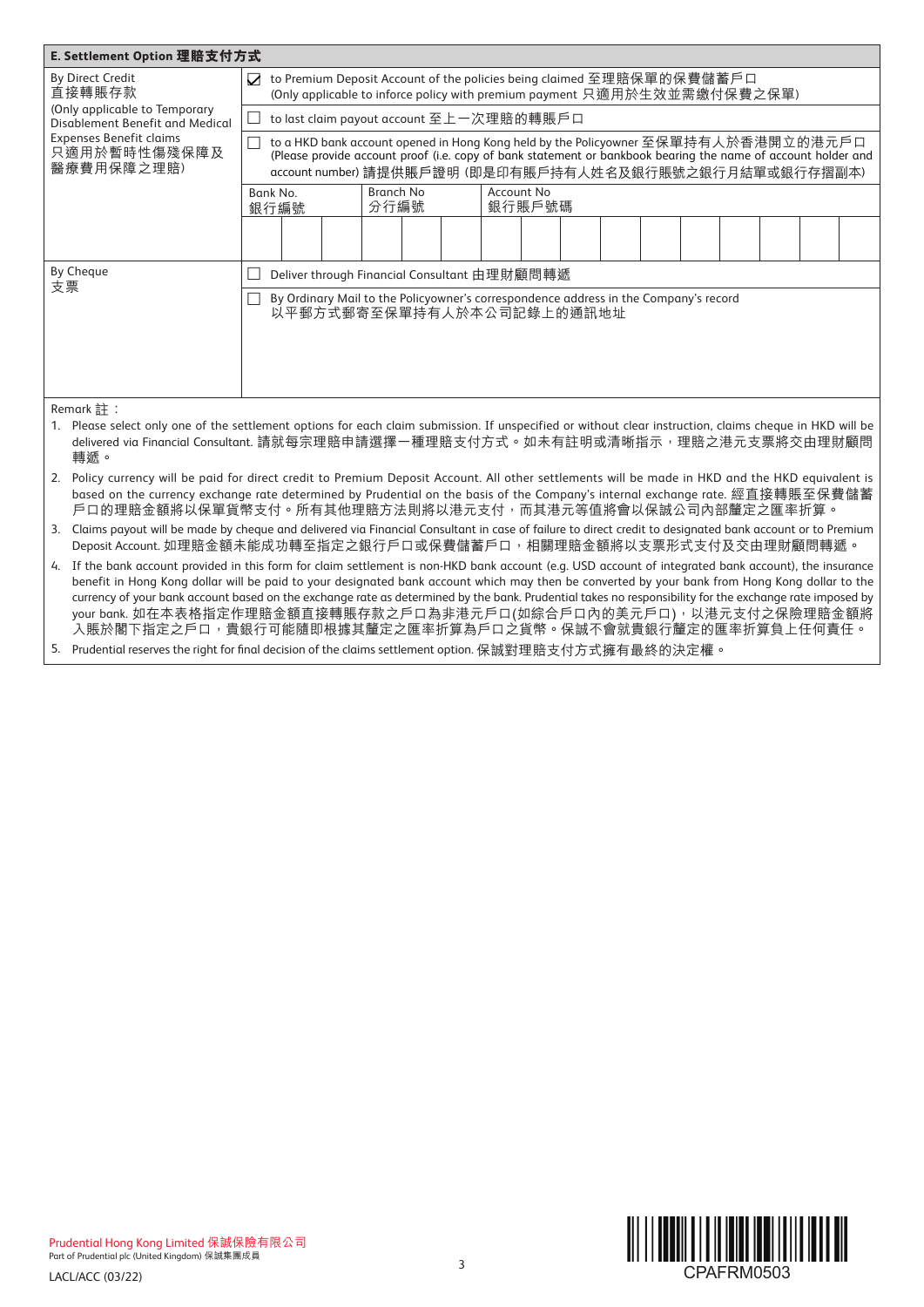| F. Documents Submission Checklist 所需文件檢核表 (Original documents will NOT be returned 正本恕不退還)                                                                                                                                                                                          |                                                                      |                                                                                                                                     |                                                |                                                                 |
|-------------------------------------------------------------------------------------------------------------------------------------------------------------------------------------------------------------------------------------------------------------------------------------|----------------------------------------------------------------------|-------------------------------------------------------------------------------------------------------------------------------------|------------------------------------------------|-----------------------------------------------------------------|
| <b>Document Type</b><br>文件類別                                                                                                                                                                                                                                                        | <b>Medical Expenses</b><br><b>Benefit</b><br>醫療費用保障                  | <b>Temporary</b><br><b>Disablement Benefit</b><br>暫時性傷殘保障                                                                           | <b>Dismemberment</b><br><b>Benefit</b><br>斷肢保障 | <b>Total Permanent</b><br><b>Disability Benefit</b><br>完全永久傷殘保障 |
| Claim Form Part I and Part II<br>理賠申請書第一及第二部分                                                                                                                                                                                                                                       |                                                                      |                                                                                                                                     |                                                |                                                                 |
| Claim Form Part III<br>理賠申請書第三部分                                                                                                                                                                                                                                                    | #                                                                    | For non-self-employed<br>life assured claiming<br>temporary disability<br>benefit over 10 days<br>如非自僱受保人並需<br>索償超過10日暫時性<br>傷殘保障賠償 | #                                              | #                                                               |
| Copy of Identification Document of Life Assured &<br>Policyowner<br>受保人及保單持有人之身份證明文件副本                                                                                                                                                                                              |                                                                      |                                                                                                                                     |                                                |                                                                 |
| Copy of Laboratory / X-Ray/ CT scan / MRI /<br>Pathological Report(s), if applicable<br>化驗 / X-光/ 電腦掃瞄/磁力共振/病理檢驗報告<br>副本,如適用                                                                                                                                                        |                                                                      |                                                                                                                                     |                                                |                                                                 |
| Copy of Admission Note, Discharge Summary,<br>Discharge Certificate, Daily Medical Record &<br>Temperature Sheet of hospital in Mainland China<br>中國內地醫院之病案首頁、入院紀錄、出院<br>總結、每日醫囑單及體溫表副本                                                                                             |                                                                      |                                                                                                                                     |                                                |                                                                 |
| Copy of Sick Leave Certificate with clear diagnosis<br>列明診斷證明之病假證明書副本                                                                                                                                                                                                               |                                                                      |                                                                                                                                     |                                                |                                                                 |
| Copy of Discharge Summary / Discharge Slip<br>出院總結/出院紙副本                                                                                                                                                                                                                            |                                                                      |                                                                                                                                     | $\#$                                           | #                                                               |
| <b>Original</b> Medical Receipt(s) and Statement(s) of<br>Charges<br>醫療收據及收費單(費用明細表)正本                                                                                                                                                                                              |                                                                      | #                                                                                                                                   | #                                              | #                                                               |
| Copy of Chiropractic / Physiotherapy / Occupational<br>Therapy Report(s), if applicable<br>脊醫治療/物理治療/職業治療報告副本,如適用                                                                                                                                                                   | #                                                                    | $\#$                                                                                                                                | #                                              | #                                                               |
| Copy of Referral letter Registered Doctor / Hospital,<br>applicable to Chiropractic, Physiotherapy, occupational<br>therapy and home nursing service<br>註冊醫生/醫院轉介信副本, 適用於脊醫治療、<br>物理治療、職業治療或家中護理服務                                                                                  |                                                                      | #                                                                                                                                   | $\bigcirc$                                     | $\bigcirc$                                                      |
| Copy of written recommendation by Registered<br>Doctor / Physiotherapist / Occupational Therapist,<br>applicable to charges in purchasing/renting of medical<br>appliances<br>註冊醫生/物理治療師/職業治療師之書面建議<br>副本,適用於購買或租用醫療器具費用                                                            | #                                                                    | $\bigcirc$                                                                                                                          | $\bigcirc$                                     | $\bigcirc$                                                      |
| Others, if applicable (for example: copy of Settlement<br>Advice from another insurance provider, Copy of Labor<br>Assessment Certificate, copy of police report, copy of<br>police statement, copy of income proof)<br>其他,如適用(如其他保險機構之理賠通知書<br>副本;勞工判傷紙副本;警察報告副本;<br>口供紙副本,入息證明副本) | #                                                                    | #                                                                                                                                   | #                                              | #                                                               |
| Copy of account proof<br>賬戶證明副本                                                                                                                                                                                                                                                     | For direct credit to Hong<br>Kong HKD a/c only<br>如選擇直接轉賬至<br>香港港元戶口 | For direct credit to Hong<br>Kong HKD a/c only<br>如選擇直接轉賬至<br>香港港元戶口                                                                | $\bigcirc$                                     | Ω                                                               |

Required Documents 基本文件 # Additional Documents 附加文件 ○ Not applicable 不適用

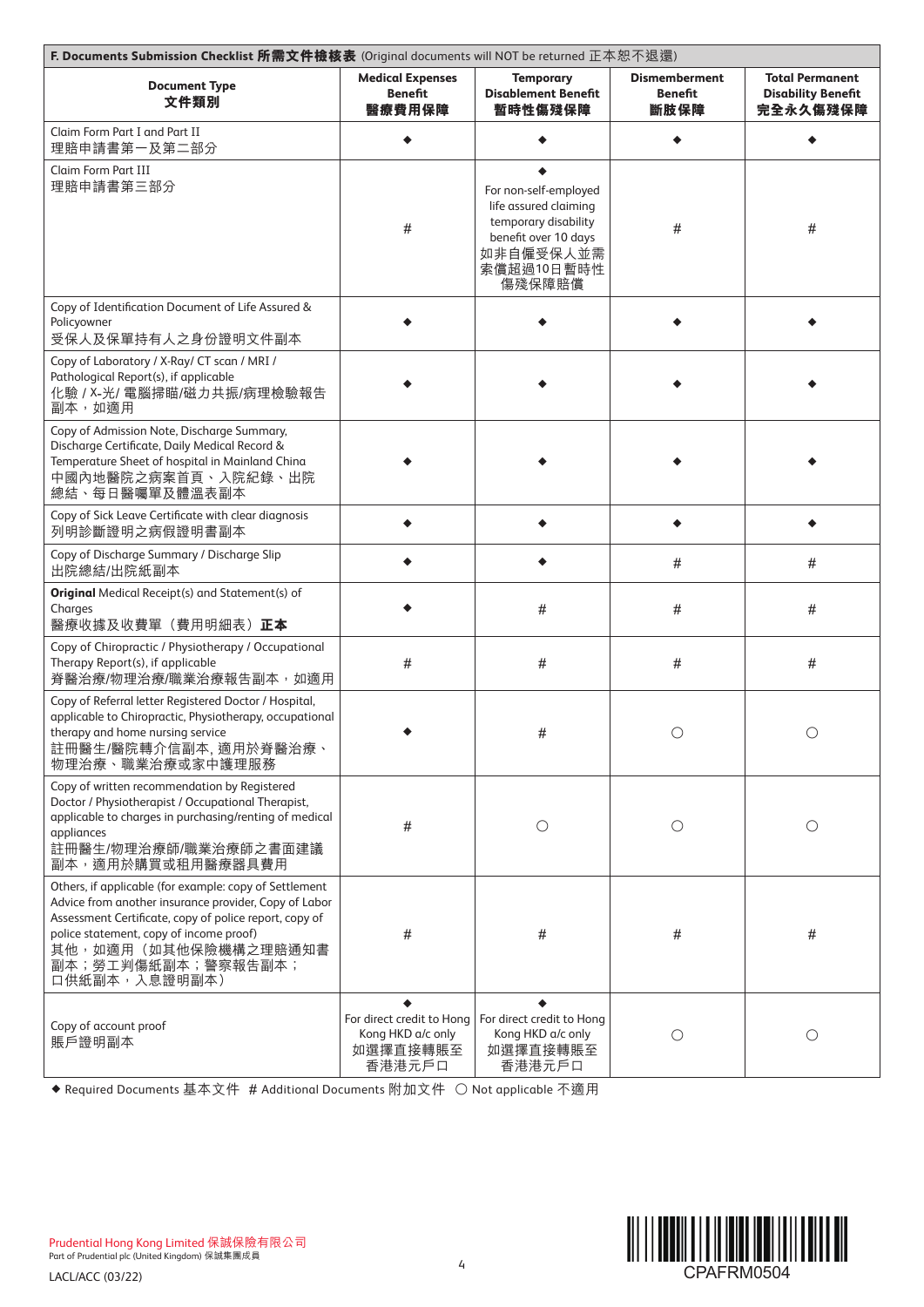# **G. Personal Information Collection Statement 收集個人資料聲明**

Prudential Hong Kong Limited (referred to as "**Company**", "**our**", "**we**", or "**us**") take the privacy and protection of your personal information seriously. We collect personal information from you that is necessary or helpful for us to either provide you with the product or service you have requested or to comply with statutory or contractual requirements (including the purposes mentioned below), or even for security purpose. We may collect personal information including, but not limited to, full name, address, contact details, contact details history, date of birth, gender, nationality, family members, beneficiaries, identity card copy and details, travel document information, health/medical records, credit information, product history, claims history, biometric data including but not limited to your voice pattern, fingerprint and facial images, your location information based on your device, financial and medical information ("**Personal Information**") to provide you with the insurance or financial products or services. "Personal information" shall also include, but not be limited to, the personal information relating to your beneficiaries (or any other person designated or entitled to receive any benefits under an insurance policy), dependents, authorised representatives, company staff, and other individuals in relation to which you have provided personal information. If you provide personal information about another person to us, you confirm that you are either their parent or guardian or you have obtained that person's consent to provide such personal information for use and transfer by the Company for the purposes set out in this PICS. We may also collect Personal Information about you from third parties such as other insurance companies, agents, credit reference/reporting agencies, vendors, financial institutions, fraud prevention agencies, government agencies, medical personnel, courts or public record.

# **China Personal Information Protection Law (PIPL)**

The PIPL Addendum supplements the Personal Information Collection Statement and applies to you if you are located in Mainland China. The PIPL Addendum is available on our website at https://www.prudential.com.hk/en/china-personal-information-protection-law/

# **1. Purpose of Collection**

We may use your Personal Information for the following purposes: (a) the administration of our products and services, including to provide any relevant services as discussed with you prior to any purchase of a product or service; (b) to process your application; (c) to administer and process insurance policies, insurance claims, medical, security and underwriting checks; (d) to process payment instructions; (e) to verify your eligibility for insurance, financial or wealth management products and services; (f) to design and provide you with insurance, financial and related products and services; (g) to communicate with you; (h) to comply with any regulatory or other legal requirements or other internal business requirements (whether imposed on us or any third parties in Section 2 below), including but not limited to anti-money laundering and Know-Your-Client obligations; (i) to investigate and settle claims and detect and prevent fraud (whether or not relating to the policy issued in respect of this application) and/or other illegal activity, or security or technical issues; (j) to carry out checks using agencies including credit reference agencies, tracing companies or publicly available information; (k) to provide customer services; (l) to perform automated decision-making or profiling; (m) to perform a policy review or needs analysis; (n) to conduct research and statistical analysis (including use of new technologies); (o) to administer lucky draws and other contests; (p) to enable us to perform our obligations to you; (q) to keep your information on record and carry out other internal business administration; (r) with your specific consent where required for direct marketing as explained in Section 3 below, personalise and tailor, customised promotions, messages and suggestions to you; and (s) any other purpose directly relating to any of the above purposes. With your consent, we may also use your personal data to send you marketing communications, as described in Section 3 below.

Some of the purposes above are necessary to allow us to perform our contractual obligations to you and to enable us to comply with applicable laws and regulation. We may also use and share your Personal Information for the purposes described above to improve our products and services. Your Personal Information will be stored either for as long as you (or your joint policyholder) are our customer, or longer if required by law or as is otherwise necessary.

# **2. Classes of Transferees**

We may disclose your Personal Information to the group of companies including the Company and those of other entities whose ultimate parent company is Prudential plc including but not limited to Prudential General Insurance Hong Kong Limited ("**companies within the Prudential Group**") and their respective insurance agents, and to our financial/medical/wellness/health business partners. We may also disclose your Personal Information to the following third parties (within or outside Hong Kong) for the purposes outlined at Section 1 above: (a) insurance agents; (b) insurance brokers; (c) re-insurance companies; (d) claims investigation companies; (e) organisations that consolidate claims and underwriting information for the insurance industry, fraud prevention organisations, other insurance companies (whether directly or through fraud prevention organisations or other persons named in this paragraph) and databases or registers (and their operators) used by the insurance industry to analyse and check information provided against existing information; (f) third party service providers who provide administrative, telecommunications, computer, information technology, data processing and storage, customer satisfaction analysis, payment, printing, redemption or other services to us to enable us to operate our business (including without limitation other insurers, lawyers, bankers, accountants, professional advisors, financial institutions and trustees, auditors, IT service and platform providers, insurance intermediaries, investment managers, agents, pension trustees (and other stakeholders), scheme advisors, introducers, and selected third party financial and insurance product providers); (g) industry associations and federations; (h) medical bill review companies; (i) your joint policy or investment holder; (j) researchers; (k) credit reference agencies; (l) debt collection agencies; (m) partnering financial institutions and partnerships; and (n) financial crime prevention agencies, any legal, regulatory, law enforcement or government bodies and the courts. We may also disclose your Personal Information to an actual or proposed assignee or participant in connection with a transaction with another company which affects the control, governance, structure and/or management of all or a substantial part of our business, or if required to satisfy applicable legal or regulatory requirements. With your consent, we may also disclose your personal data to third parties to allow them to send you marketing communications, as described below.

#### **3. Use and Transfer of Personal Data for Direct Marketing Purposes**

With your consent, we intend to use your name and contact details for promotional and marketing purpose including sending marketing communications and conducting direct marketing to you by electronic and non-electronic means including by post, in relation to the following products, services and subjects, and we require your consent in order to do so: insurance; annuities; retirement schemes; pensions; wealth and financial management; estate management; investment; financial; medical/wellness/health related products, reward/loyalty programme services and subjects ("**Classes of Marketing Subjects**").

We also intend to transfer your name and contact details to our insurance agents, other companies within the Prudential Group and their respective insurance agents, our Business Partners, and our Marketing Partners, to enable them to market any of the Classes of Marketing Subjects to you, and your written consent is required in order for us to do so. We may provide your personal data to such transferees for gain.

If you change your mind, and / or you would like to opt-out of receiving direct marketing, you can advise our Data Protection Officer at service@prudential.com.hk. **4. Consequence of failing to provide Personal Information**

Unless otherwise specified by us, it is mandatory for you to provide the Personal Information requested by us. If you do not provide such Personal Information, we may not be able to provide you the product or service that you've requested.

#### **5. Access and Correction Rights**

Under the Personal Data (Privacy) Ordinance (the "**Ordinance**"), you have the right to request access to and correction of any Personal Information that you provide to us. If want to exercise your rights, or if you require any other information, you can advise our Data Protection Officer at service@prudential.com.hk or contact us using the details on "Contact Us" section of the Company website (https://www.prudential.com.hk/scws/pages/en/contact-us/contact-us-home/index.html) or our Privacy Notice.

If you move/moved to a European Union ("**EU**") jurisdiction, we may be required to provide you with further information, and you may have additional rights, under the EU General Data Protection Regulation. This information and these rights are set out in the Privacy Notice on our Company website.

We update our Privacy Notice from time to time. We encourage you to familiarise yourself with the Privacy Notice on our Company website. The Privacy Notice is available on our Company website at https://www.prudential.com.hk/scws/pages/en/privacy-policy/index.html. By completing and progressing with this form, you confirm that you have read and understood this PICS.

Business Partners means our service providers who provide administrative, telecommunications, computer, information technology, data processing and storage, customer satisfaction analysis, payment, printing, redemption or other services to us to enable us to operate our business, accountants, auditors, IT service and platform providers, insurance intermediaries, reinsurers, investment managers, agents, pension trustees (and other stakeholders), scheme advisors, introducers, selected third party financial and insurance product providers, and our legal advisers.

Marketing Partners means our service providers who provide administrative, telecommunications, computer, payment, printing, third-party rewards/ loyalty/privileges programs, medical/health/wellness related products, redemption or other services to us to enable us to operate our business, insurance intermediaries, pension trustees (and other stakeholders), scheme advisors, introducers and selected third party financial and insurance product providers.



CPAFRM0505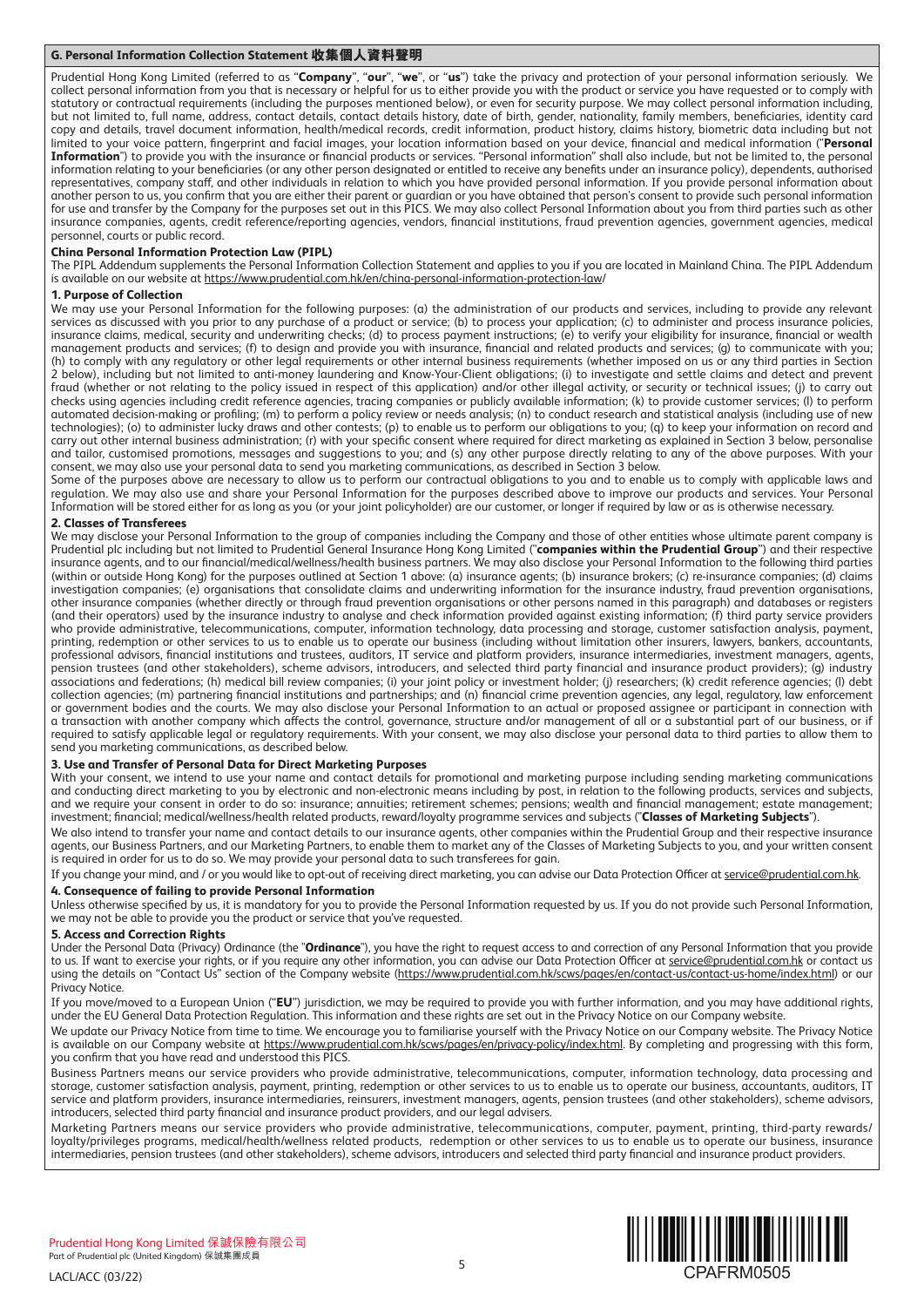保誠保險有限公司(簡稱「**本公司**」或「**我們**」)認真對待閣下個人資料的私隱及保護。為使我們可以向閣下提供閣下要求的產品或 服務,或為遵守法定及合約要求,我們會向閣下收集必要或有幫助的個人資料。為向閣下提供保險或金融產品或服務,遵守法定或合 同要求(以下概述的其他目的),及保安目的,我們可能會向閣下收集個人資料,包括但不限於全名、地址、聯絡資料、過往聯絡 資料、出生日期、性別、國籍、家庭成員、受益人、身分證副本及資料、旅遊證件資料、健康 / 醫療紀錄、信貸資料、過往產品紀錄、 過往索償紀錄、生物辨識資料,包括但不限於閣下的聲音模式、指紋及面部圖像、基於閣下的流動或其他電子裝置收集閣下的位置 資料、財務及醫療資料(「**個人資料**」)。「個人資料」將包括但不限於與有關以下人士的個人資料:閣下的受益人(或任何其他 根據保單被指定或有權獲得任何利益的人)、收養人、授權代表、公司職員和閣下曾提供其個人資料的其他人士。如閣下向我們提供 其他人士的個人資料,即表示閣下確認閣下是該人的父母或監護人或閣下已取得該人士的同意以提供個人資料供本公司按此收集個人 資料聲明的目的使用和轉移。我們亦可能會從第三方,如其他保險公司、代理、信貸資料服務 / 報告機構、供應商、金融機構、防欺詐 機構、政府機構、醫務人員、法院或公開紀錄,收集關於閣下的個人資料。

# **《中華人民共和國個人信息保護法》**

中 國 內 地 補 充 內 容 是 對 本 個 人 信 息 收 集 聲 明 的 補 充, 如 果 您 在 中 國 內 地 則 適 用 此 補 充 內 容。 您 可 在 本 網 站 https://www.prudential.com.hk/tc/china-personal-information-protection-law/ 查閲中國內地補充內容。

# **1. 收集資料之目的**

我們可能會使用閣下的個人資料作下列目的︰ (α) 管理我們的產品和服務,包括在購買產品或服務之前提供已與閣下討論的任何相關 服務;(b) 處理閣下的申請;(c) 管理和處理保單、保險索償、醫療、抵押和承保檢查;(d) 處理付款指示;(e) 核實閣下申請保險、金融 或財富管理產品及服務的資格;⑹ 設計及為閣下提供保險、金融及相關的產品和服務;(g) 與閣下進行通訊;⑹ 遵守任何監管或其他法 律規定或其他內部業務規定 (不論是向我們或下述第2部分所列的任何第三方實施),包括但不限於打擊洗錢和認識你的客戶(KYC)義務; ⑴ 就索償進行調查及和解,以及偵查及防止欺詐(不論是否有關就本申請簽發的保單)及 / 或其他非法行為或安全 / 技術問題;(j) 使用代理機構(包括信貸資料服務機構)、追蹤公司或公開可得資料以執行核查;(k) 提供客戶服務;(l) 執行自動決策或資料剖析; (m) 進行保單審查或需求分析;(n) 進行研究和統計分析(包括使用新科技);(o) 進行管理幸運抽獎和其他比賽;(p) 使我們能夠履行對 閣下的義務;(q) 保持閣下的資料記錄並執行其他內部業務管理;(r) 為直接市場推廣需要並在有需要時經閣下的特定同意下,如以下第 3 部分所述,為閣下量身訂製個性化的促銷、消息和建議;及 ⑸ 與上述任何目的直接相關的任何其他目的。經閣下同意,我們亦可能 會按照以下述第 3 部分所列使用閣下的個人資料以向閣下發出促銷通訊。

為履行對閣下的合約責任及至使我們能夠遵守適用法律及法規,上述部分目的屬必要的。我們亦可能會為上述所列的目的使用及分享 閣下的個人資料以改善我們的產品及服務。只要閣下(或閣下的聯名保單持有人)仍為我們的客戶,我們將一直保存閣下的個人資料, 。<br>或如法律有所規定或因其他原因而為必要,我們則將其保存更長時間。

**2. 被資料轉交者的類別** 我們可能會向該公司集團,包括本公司以及其他母公司為英國保誠集團的實體包括但不限於保誠財險有限公司(「**保誠集團內的 公司**」) 及他們各自的保險代理,及我們的金融 / 醫療 / 保健 / 健康業務夥伴,透露閣下的個人資料。為達到上述第一部分所列明之目 的,我們亦可能會向下列第三方(在香港境內或境外)透露閣下的個人資料︰ (α) 保險代理;(b) 保險經紀;(c) 再保險公司;(d) 索償調 查公司;(e) 為保險業整合索償及承保資料的組織丶防欺詐組織丶其他保險公司(不論直接或透過防欺詐組織或本段指名的其他人士), 及保險業用作分析及核查現有資料與及後提供的資料而使用的數據庫或登記冊(及其營運商);(f) 提供行政、電訊、電腦、信息技術、 數據處理及儲存、客戶滿意度分析、付款、印刷、贖回或其他服務以令我們的業務可以運作的第三方服務供應商(包括但不限於其他 保險公司、律師、銀行家、會計師、專業顧問、金融機構及受託人、審計師、IT 服務及平台供應商、保險中介、投資經理、代理、退 休金受託人(及其他持份者)丶計劃顧問丶介紹人及選定的第三方金融和保險產品供應商);(g) 行業協會及聯會;(h) 醫療賬單審查公司; (i) 閣下的聯名保單或投資持有人;(j) 研究人員;(k) 信貸資料服務機構;(l) 收賬代理;(m) 夥伴金融機構及合作夥伴;及 (n) 預防金融 罪案機構、任何法律、監管和執法機構或政府機構及法院。在有關影響到我們全部或重大部分業務的控制權、治理、結構及 / 或管理 的與另一公司的交易時,或在必須符合適用的法律或監管要求下,我們亦可能會透露閣下的個人資料予該等的實在或擬議受讓人或 參與人。經閣下同意,我們亦會向第三方慈露閣下的個人資料以讓該等第三方向閣下發出促銷通訊(如下文所述)。

# **3. 使用及轉移個人資料作直接促銷用途**

經閣下的同意,我們擬使用閣下的姓名和聯絡資料,用於宣傳和市場推廣用途,包括通過電子和非電子方式(包括郵寄)向閣下發送 市場推廣通訊和進行直接促銷,就以下產品、服務和目的,我們需要閣下的同意才可以這樣做 : 保險;年金;退休計劃;退休金;財富 和財務管理;遺產管理;投資;金融;醫療 / 保健 / 健康相關產品;獎賞 / 優惠計劃服務及目的(「**促銷標的類別**」)。 我們亦擬將閣下的姓名和聯絡資料轉移給我們的保險代理人、保誠集團內的其他公司及其保險代理人、我們的業務合作夥伴和營銷合作 夥伴,以使他們能夠向閣下推銷任何促銷標的類別,並且需要閣下的書面同意才能這樣做。 我們可能因向此類受讓人提供閣下的個人資 料而獲得利益。

如閣下改變主意,及 / 或閣下想選擇不接受直接市場推廣,可以與我們的資料保護主任聯絡 (service@prudential.com.hk)。

# **4. 未能提供個人資料的影響**

除非我們另有規定,否則閣下必須提供我們要求的個人資料。若閣下未提供有關個人資料,我們可能無法為閣下提供所要求的產品或服務。 **5. 查閱和更正的權利**

根 據 《 個 人 資 料 ( 私 隱 ) 條 例 》 <u>(</u> [ **條 例** 」), 閣 下 有 權 要 求 查 閲 及 更 正 任 何 閣 下 提 供 給 我 們 的 個 人 資 料 。 閣 下 如 欲 行 使 閣 下 的 權 利, 或 如 閣 下 需 要 任 何 其 他 資 料, 請 聯 絡 我 們, 閣 下 可 以 發 送 電 郵 至 <u>service@prudential.com.hk</u> 或 使 用 本 公 司 網 站 (<u>https://www.prudential.com.hk/scws/pages/tc/contact-us/contact-us-home/index.html</u>) 或我們的私隱通知中「聯絡我們」部分所列的資料與我們的資 料保護主任聯絡。

如閣下搬遷 / 已搬遷至歐洲聯盟(「**歐盟**」)司法管轄區,我們可能需要向閣下提供進一步資料,且閣下可能在歐盟《通用數據保障條例》 下享有額外權利。此類資料及此等權利均載於本公司網站上的私隱通知中。

我 們 會 不 時 更 新 我 們 的 私 隱 通 知, 並 建 議 閣 下 瀏 覽 本 公 司 網 站 以 了 解 該 私 隱 通 知。 該 私 隱 通 知 可 在 本 公 司 網 站 (<u>https://www.prudential.com.hk/scws/pages/tc/privacy-policy/index.html</u>)上查閲 。閣下填妥並繼續提交本表格,即表示閣下確認已閲讀並理解本 收集個人資料聲明。

業務合作夥伴指我們的服務供應商、提供行政、電信、電腦、信息技術、數據處理及儲存、客戶滿意度分析、支付、印刷、贖回或其他 服務予我們,以使我們能夠經營我們業務,會計師、審計師、IT 服務和平台供應商、保險中介機構、再保險承保人、投資經理、代理、 退休金受託人(和其他持分者)、計劃顧問、介紹人、核准的第三方金融和保險產品供應商以及我們的法律顧問。

營銷合作夥伴指我們的服務供應商提供行政、電信、電腦、支付、印刷、第三方獎賞 / 會員 / 優惠計劃、醫療 / 健康 / 保健相關產品、 贖回或其他服務,以使我們能夠經營我們業務、保險中介、退休金受託人(和其他持分者)、計劃顧問、介紹人和核准的第三方金融和保險 產品供應商。

# **Are you currently a customer in mainland China? 您現在是否是個中國內地客戶?**

Yes 是

(If "Yes", please tick below box to agree the following statement. If you disagree with this statement, we may not be able to process your request / application. 如「是」,請勾選以下選項以同意下列聲明。如您不同意以下聲明,我們可能無法處理您的指示/申請。)

 By ticking this box, you agree that as an international group company, in order to provide insurance-related products or services, we may need to store and process your personal information outside of mainland China. Please refer to our Privacy Notice (https://www.prudential.com.hk/en/china-personal-information-protection-law/) for more information. 勾選此項,表示您同意,我們作為國際集團公司,為提供保險相關產品或服務,可能需要在中國內地境外存儲或處理您的 個人信息。更多資訊,請參閱我們的隱私聲明 (https://www.prudential.com.hk/tc/china-personal-information-protection-law/)。

□ No 否

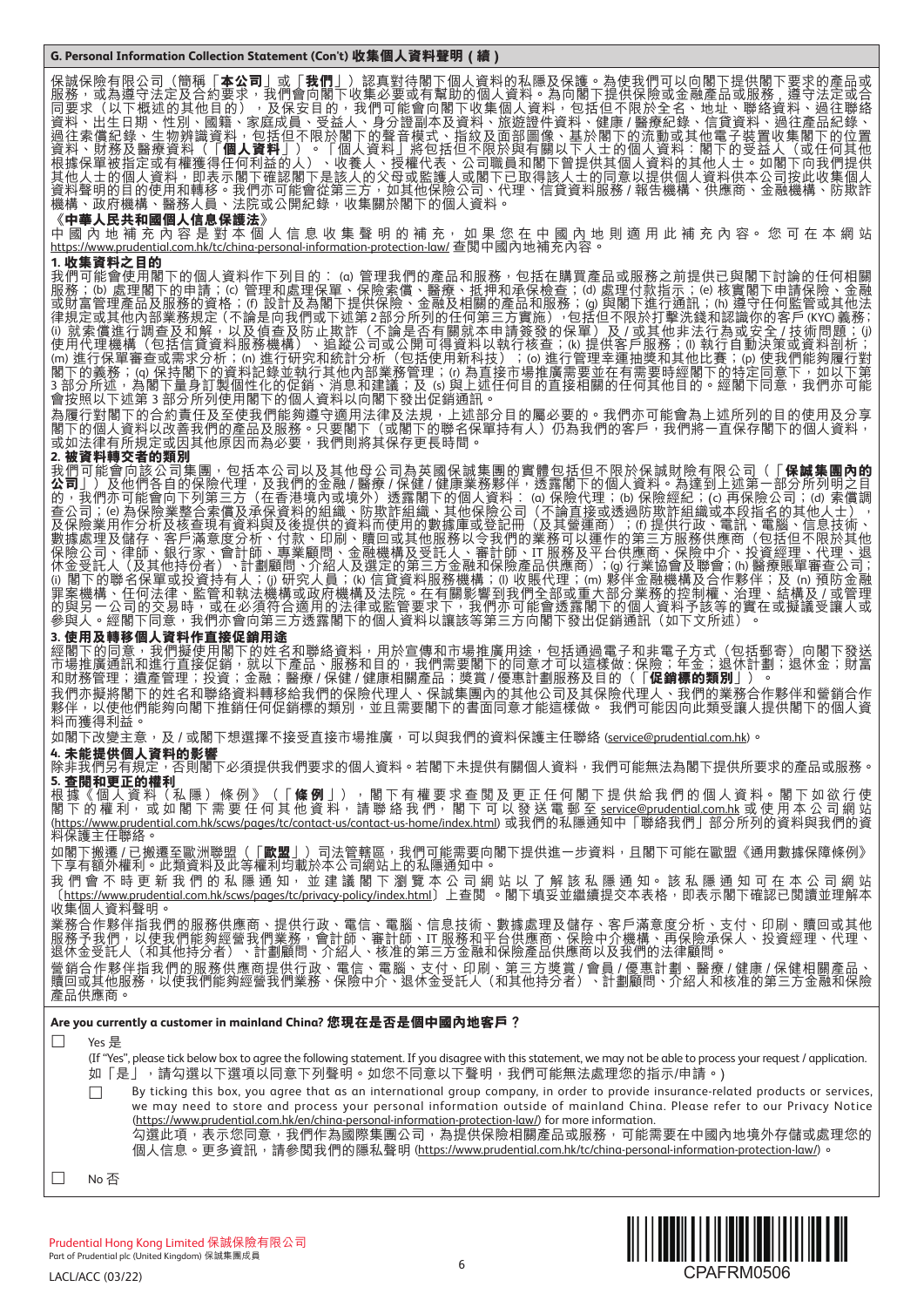**G. Personal Information Collection Statement (Con't) 收集個人資料聲明 ( 續 )**

# **Opting-in to Marketing Communications and Materials 接受市場推廣通訊及資料**

I agree to the provision and use of my personal data by the Company for direct marketing purposes in accordance with Section 3 of the PICS. 我同意本公司根據收集個人資料聲明第三部分,使用及轉移我的個人資料作直接促銷用途。

# **Opting-out of Marketing Communications and Materials 拒絕市場推廣通訊及資料**

 $\Box$  If you do not agree to receive marketing communications and materials from the Company, please check this opt-out box.

If you **do not** check the opt-out box and sign below, you agree to the provision and use of your personal data by the Company for direct marketing purposes in accordance with Section 3 of the PICS.

<sub>.</sub><br>如果你不同意接收本公司的市場推廣通訊及資料,請選擇此拒絕方格。

如果你**沒有**選擇此拒絕方格,並在下方簽署,則代表你同意本公司根據收集個人資料聲明第三部分,使用及轉移你的個人資料 作直接促銷用途。

# **H. Declaration & Authorization 聲明及授權**

I / We, the Life Assured / Policyowner / Claimant, declare that the above information is true and complete to the best of my / our knowledge and belief.

I / We, the Life Assured / Policyowner / Claimant, hereby confirm my / our understanding of and agreement to the above Personal Information Collection **Statement** 

I / We, the Life Assured / Policyowner / Claimant, authoriz e on behalf of myself / ourselves and the minor Life Assured (if any) that (1) any doctors, hospitals, clinics, insurance companies, employers, organizations and persons that have any medical history or records or knowledge of me / us / the minor Life Assured, whom I / we / the minor Life Assured have attended or may hereafter attend may disclose such information to Prudential Hong Kong Limited ("the Company") for the purpose of assessing and processing the proposal for assurance and claims and providing subsequent services. To avoid any uncertainty, this authorization shall binding on my / our successors, assignees, executors and administrators and shall remain valid notwithstanding my / our death or incapacity (including but not limited to mental incapacity). A photocopy of this authorization shall be deemed to be valid as the original; (2) the Company or any of its appointed medical examiners or laboratories may perform the necessary medical assessment and tests to underwrite and evaluate the health status of myself / ourselves / the minor Life Assured in relation to the proposal for assurance and any claims arising therefrom.

本人 / 吾等,受保人 / 保單持有人 / 索償人,特此聲明就本人 / 吾等所知所信,以上資料均為正確無訛及完整。

本人 / 吾等,受保人 / 保單持有人 / 索償人, 在此確認本人 / 吾等明白並同意上述之收集個人資料聲明。

本人/吾等,受保人/保單持有人/索償人,代表本人/吾等及尚未成年之受保人(如有)茲授權(1)任何醫生、醫院、診所、 保險公司、僱主、機構或人士,將已經或其後存錄的有關本人 / 吾等 / 尚未成年之受保人之醫療病歷、紀錄或其他資料披露予 保誠保險有限公司("貴公司"),作為評估及處理此投保申請及索償及提供其後服務之用。為免任何疑問,本授權書對本人 / 吾等之繼承人、受讓人、遺囑執行人及遺產管理人均具有約束力。即使本人 / 吾等死亡或無行為能力(包括但不限於精神上無行為 能力),本授權書仍具約束力。本授權書之副本將被視為與正本具同樣效力;(2)貴公司或任何由貴公司指定之醫生、醫務 人員或化驗所,可就此投保申請或任何有關索償申請替本人 / 吾等進行所需之醫療評估及測試,以審核本人 / 吾等之健康狀況。

If Life Assured is on or above the age of 18, the form should be signed by him/her. If Life Assured is below the age of 18, the Policyowner should sign on his/her behalf. If Life Assured and Policyowner are not able to sign on the form, the Claimant should sign on their behalf.

如受保人年滿 18 歲,則由受保人簽署。受保人未滿 18 歲,則由保單持有人簽署。如受保人及保單持有人未能簽署,則由索償人簽署。

/ / 10 01 2022

Chan TM

Day日 Month月 Year年 Signature of Policyowner / Claimant 保單持有人/索償人簽名

Chan Tai Man

Name of Policyowner / Claimant 保單持有人/索償人姓名

Z1234XXX

Identity Document Number of Policyowner / Claimant 保單持有人/索償人身份證明文件號碼

/ /  $\frac{1}{\text{Day }H}$   $\frac{1}{\text{Month }H}$   $\frac{1}{\text{Year}}$  Signature of Life Assured 10 01 2022

Chan TM

受保人簽名

Chan Tai Man

Name of Life Assured 受保人姓名

Z1234XXX

Identity Document Number of Life Assured 受保人身份證明文件號碼

**Please DO NOT sign on BLANK form. 請勿在空白表格上簽署。**

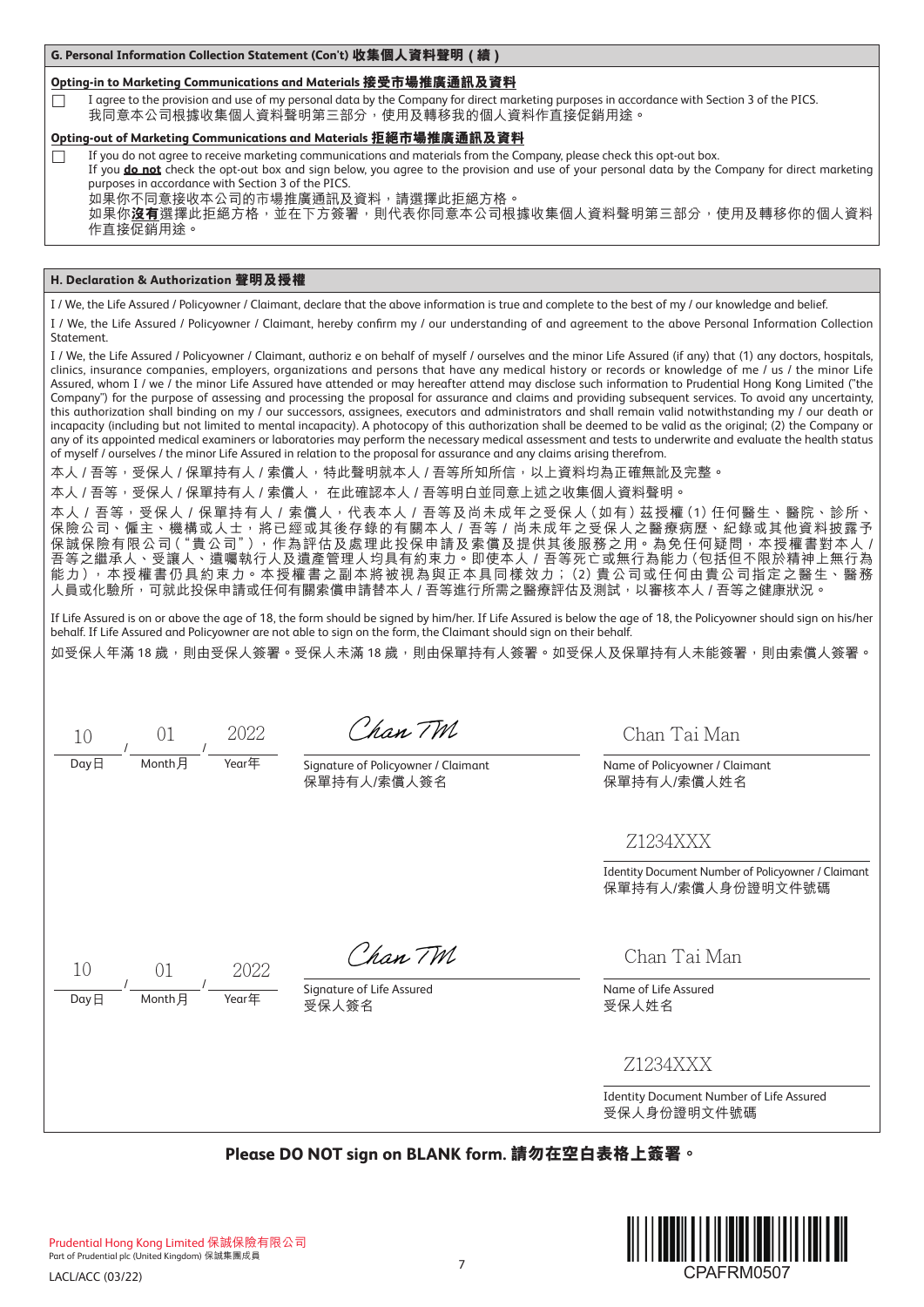**Policy Number 保單號碼:**

|        | 第二部分 — 醫療報告 (由索償人自費聘請主診註冊醫生填寫)                                                                                                                                                 |               |                                                                                            |                                                                                                      | Part II – Medical Certification (to be completed by the Attending Physician, duly qualified and registered, at the claimant's expense)                                                                                                                                                                                                                          |
|--------|--------------------------------------------------------------------------------------------------------------------------------------------------------------------------------|---------------|--------------------------------------------------------------------------------------------|------------------------------------------------------------------------------------------------------|-----------------------------------------------------------------------------------------------------------------------------------------------------------------------------------------------------------------------------------------------------------------------------------------------------------------------------------------------------------------|
|        | Patient Details 病人資料                                                                                                                                                           |               |                                                                                            |                                                                                                      |                                                                                                                                                                                                                                                                                                                                                                 |
|        | 1. Name of Patient<br>病人姓名                                                                                                                                                     |               |                                                                                            |                                                                                                      |                                                                                                                                                                                                                                                                                                                                                                 |
|        | 2. Identity Document Number<br>身份證明文件號碼                                                                                                                                        |               |                                                                                            |                                                                                                      |                                                                                                                                                                                                                                                                                                                                                                 |
| 3. Age | 年齡                                                                                                                                                                             |               |                                                                                            | 4. Sex<br>性別                                                                                         |                                                                                                                                                                                                                                                                                                                                                                 |
|        | 5. Occupation and duties<br>職業及職責                                                                                                                                              |               |                                                                                            |                                                                                                      |                                                                                                                                                                                                                                                                                                                                                                 |
|        | 6. Are you the patient's usual<br>physician?<br>你是否病人慣常求診的<br>醫生?                                                                                                              | □ No否         | $\Box$ Yes, medical records traceable to<br>是,醫療紀錄可追溯至                                     | DayE                                                                                                 | $-{}'$ $\frac{1}{\sqrt{2\pi}}$ $\frac{1}{\sqrt{2\pi}}$ $\frac{1}{\sqrt{2\pi}}$ $\frac{1}{\sqrt{2\pi}}$ $\frac{1}{\sqrt{2\pi}}$ $\frac{1}{\sqrt{2\pi}}$ $\frac{1}{\sqrt{2\pi}}$ $\frac{1}{\sqrt{2\pi}}$ $\frac{1}{\sqrt{2\pi}}$ $\frac{1}{\sqrt{2\pi}}$ $\frac{1}{\sqrt{2\pi}}$ $\frac{1}{\sqrt{2\pi}}$ $\frac{1}{\sqrt{2\pi}}$ $\frac{1}{\sqrt{2\pi}}$ $\frac{$ |
|        | Consultation Details for this accident 就是次意外之求診資料                                                                                                                              |               |                                                                                            |                                                                                                      |                                                                                                                                                                                                                                                                                                                                                                 |
|        | 7. <b>FIRST</b> consultation date<br>for this accident<br>病人首次就此意外向<br>閣下求診之日期                                                                                                 |               | $\frac{1}{\log \frac{1}{2}}$ / $\frac{1}{\log \frac{1}{2}}$ / $\frac{1}{\log \frac{1}{2}}$ | 8. Date of Accident<br>意外日期                                                                          | $\frac{1}{\text{Month}}$<br>$Day\overline{H}$<br>Year年                                                                                                                                                                                                                                                                                                          |
|        | 9. Cause of injury<br>意外受傷的原因                                                                                                                                                  |               |                                                                                            |                                                                                                      |                                                                                                                                                                                                                                                                                                                                                                 |
|        | 10. Part(s) of body injured<br>受傷部位                                                                                                                                            |               |                                                                                            |                                                                                                      |                                                                                                                                                                                                                                                                                                                                                                 |
|        | 11. Any visible wound?<br>有否可見傷痕                                                                                                                                               | П<br>No<br>沒有 | $\overline{1}$                                                                             | Yes, please tick where it is appropriate and provide details<br>有,請在適當位置劃上"√"號及提供詳情<br>$\frac{1}{2}$ | $\sim$ $\cdot$ $\cdot$ $\pm\sqrt{1}$                                                                                                                                                                                                                                                                                                                            |
|        |                                                                                                                                                                                |               |                                                                                            |                                                                                                      | assured Attending Physician $\sim$<br>~ 由受保人之主診醫生填寫此第二部分 ~                                                                                                                                                                                                                                                                                                      |
|        |                                                                                                                                                                                |               |                                                                                            |                                                                                                      |                                                                                                                                                                                                                                                                                                                                                                 |
|        |                                                                                                                                                                                |               |                                                                                            |                                                                                                      |                                                                                                                                                                                                                                                                                                                                                                 |
|        | 12. Nature and degree of injury<br>傷勢的性質及程度                                                                                                                                    |               |                                                                                            |                                                                                                      |                                                                                                                                                                                                                                                                                                                                                                 |
|        |                                                                                                                                                                                |               |                                                                                            |                                                                                                      |                                                                                                                                                                                                                                                                                                                                                                 |
|        | 13. Was hospitalization<br>required?                                                                                                                                           | No<br>否       | Yes, please provide below information<br>是,請提供以下資料                                         |                                                                                                      |                                                                                                                                                                                                                                                                                                                                                                 |
|        | 是否需要住院?                                                                                                                                                                        |               | Hospitalized from<br>住院日期由                                                                 | $Day \boxminus$<br>Month 月                                                                           | To<br>至<br>$Day \Box$<br>Month 月<br>Year年<br>Year年                                                                                                                                                                                                                                                                                                              |
|        |                                                                                                                                                                                |               | <b>Hospital Name</b><br>醫院名稱                                                               |                                                                                                      |                                                                                                                                                                                                                                                                                                                                                                 |
|        | 14. Please state the investigations/treatments administered (e.g. X-ray, physiotherapy, etc.) and results for this accidental injury<br>請列明因這次意外受傷而接受之檢查或治療項目 (例如X光、物理治療等) 及結果 |               |                                                                                            |                                                                                                      |                                                                                                                                                                                                                                                                                                                                                                 |
|        | Date (DD/MM/YYYY)<br>日期(日/月/年)                                                                                                                                                 |               | <b>Investigations / Treatments</b>                                                         | 檢查 / 治療                                                                                              | Result / Progress<br>結果 / 進度                                                                                                                                                                                                                                                                                                                                    |
|        |                                                                                                                                                                                |               |                                                                                            |                                                                                                      |                                                                                                                                                                                                                                                                                                                                                                 |
|        | Remarks: Please attach copies of X-ray report / physiotherapy report / operation summary, etc<br>註:請連同X-光報告 / 物理治療報告/手術撮要等副本一併交回。                                              |               |                                                                                            |                                                                                                      |                                                                                                                                                                                                                                                                                                                                                                 |

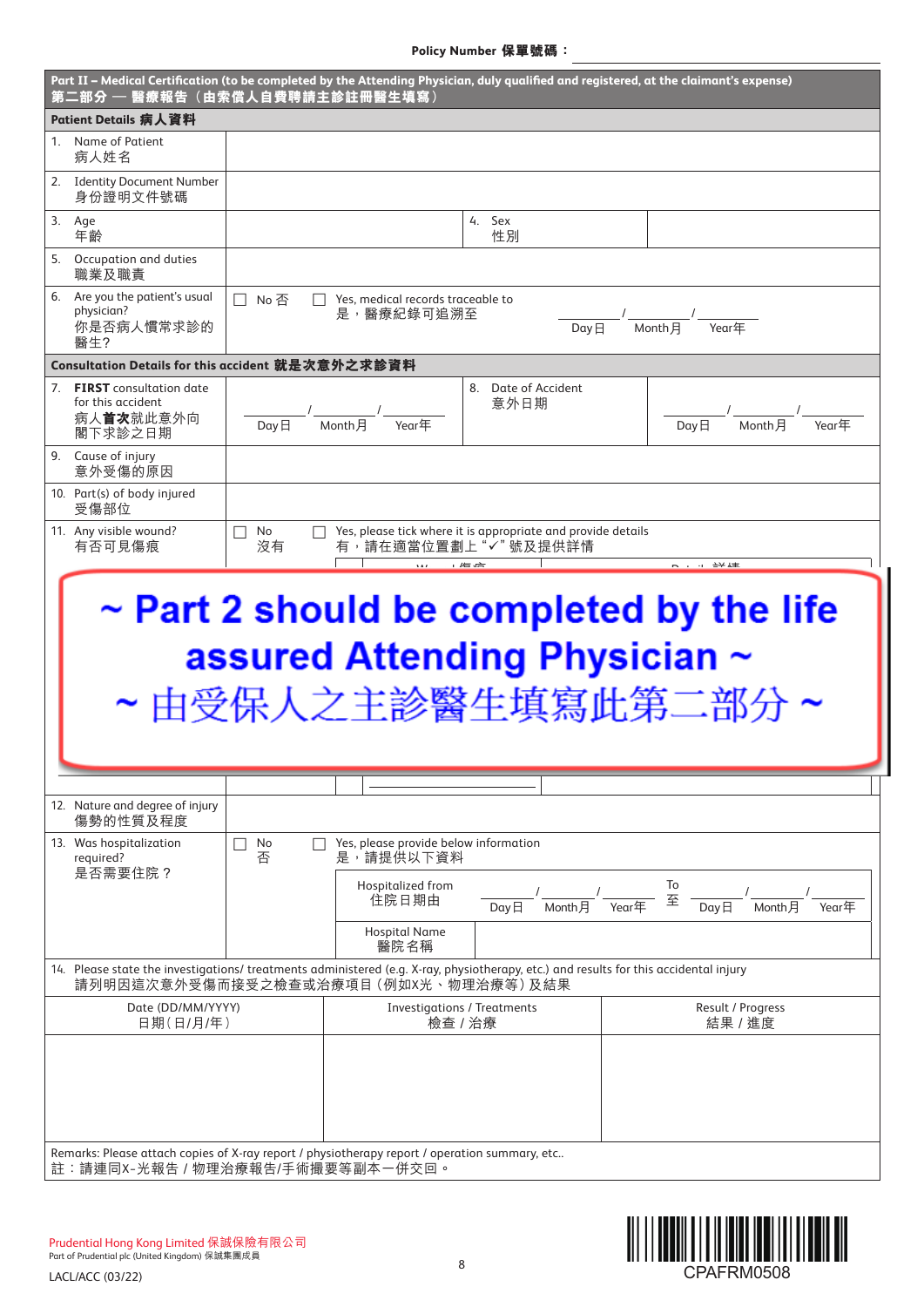|                                                                                         | Consultation Details for this accident (Continued) 就是次意外之求診資料 ( 續 )                          |                                                                                                                        |                                       |
|-----------------------------------------------------------------------------------------|----------------------------------------------------------------------------------------------|------------------------------------------------------------------------------------------------------------------------|---------------------------------------|
| 15. Subsequent consultation                                                             |                                                                                              | 16. Subsequent treatment                                                                                               |                                       |
| date<br>隨後的診治日期                                                                         |                                                                                              | details<br>隨後的治療詳情                                                                                                     |                                       |
| 17. Present condition of<br>Injury / degree of recovery<br>現時受傷的情況 / 康復<br>程度           |                                                                                              |                                                                                                                        |                                       |
| 18. Describe the current range<br>of motion of the injured<br>area                      |                                                                                              |                                                                                                                        |                                       |
| 請詳述受傷部位現時之<br>活動程度                                                                      |                                                                                              |                                                                                                                        |                                       |
| 19. Describe the progress of<br>recovery<br>請詳述康復進度                                     |                                                                                              |                                                                                                                        |                                       |
|                                                                                         | Recovery Progress and Impact Details 康復進度及影響資料                                               |                                                                                                                        |                                       |
| 20. Is recovery progress<br>complicated by other<br>factors?<br>有否其他因素影響康復<br>谁度?       | No<br>Yes, please provide<br>$\perp$<br>沒有<br>information on the<br>right<br>有,請提供右方<br>所需資料 | Reason<br>原因                                                                                                           |                                       |
|                                                                                         |                                                                                              | Treatment given<br>治療詳情                                                                                                |                                       |
| 21. Is the patient now, or was<br>he / she at the time of<br>this accident suffering /  | Yes, provide details<br>No<br>沒有<br>有,請提供有關<br>詳情                                            | <b>Details</b><br>詳情                                                                                                   |                                       |
|                                                                                         |                                                                                              |                                                                                                                        |                                       |
|                                                                                         |                                                                                              | $\sim$ Part 2 should be completed by the life                                                                          |                                       |
| 2                                                                                       |                                                                                              | assured Attending Physician ~                                                                                          |                                       |
|                                                                                         |                                                                                              |                                                                                                                        |                                       |
|                                                                                         |                                                                                              | ~由受保人之主診醫生填寫此第二部分                                                                                                      |                                       |
|                                                                                         |                                                                                              |                                                                                                                        |                                       |
|                                                                                         | 自我傷害                                                                                         | 過往的傷患/疾病                                                                                                               | diseases                              |
|                                                                                         |                                                                                              |                                                                                                                        | 後天免疫力缺乏症/後天<br>免疫力缺乏症相關的<br>綜合症       |
|                                                                                         | $\Box$<br>from pregnancy                                                                     | Pregnancy/Childbirth/<br>$\Box$<br>Others, please specify details<br>其他,請詳細説明<br>Complications arising                 |                                       |
|                                                                                         | 的併發症                                                                                         | 懷孕/分娩/懷孕引起                                                                                                             |                                       |
|                                                                                         | 以病人的職業而論,請詳述此意外/傷勢對其的影響:                                                                     | 23. Bearing in mind the declared occupation of this patient, please indicate the effect of the accident / disablement: |                                       |
| Describe on how the<br>a)                                                               |                                                                                              |                                                                                                                        |                                       |
| injury, disablement affect                                                              | Severity of disability 傷殘嚴重程度                                                                |                                                                                                                        |                                       |
| the patient's daily job                                                                 |                                                                                              | Cannot perform his/her own duties and occupation 不能從事其本身之工作或職業                                                         |                                       |
| activity(ies)                                                                           | Duration of disability 傷殘持續時間                                                                | Cannot perform any kind of work and duties不能從事任何工作或職業                                                                  |                                       |
| 請詳述此意外/傷勢對<br>其日常工作的影響                                                                  | 喪失部分工作能力的時間                                                                                  | Period which patient is not able to perform some of his duties from _________________ to ___<br>由                      |                                       |
|                                                                                         |                                                                                              | D日M月Y年                                                                                                                 | 至 D日M月Y年                              |
|                                                                                         | Period which patient is not able to perform all of his duties<br>喪失全部工作能力的時間                 | $from \_$<br>由                                                                                                         | to $\qquad \qquad$<br>D日M月Y年 至 D日M月Y年 |
| Please explain the reason<br>b)<br>why the patient cannot<br>return to work earlier     |                                                                                              |                                                                                                                        |                                       |
| 請詳述病人未能提早<br>復工之原因                                                                      |                                                                                              |                                                                                                                        |                                       |
|                                                                                         |                                                                                              |                                                                                                                        |                                       |
| Prudential Hong Kong Limited 保誠保險有限公司<br>Part of Prudential plc (United Kingdom) 保誠集團成員 |                                                                                              | 9                                                                                                                      |                                       |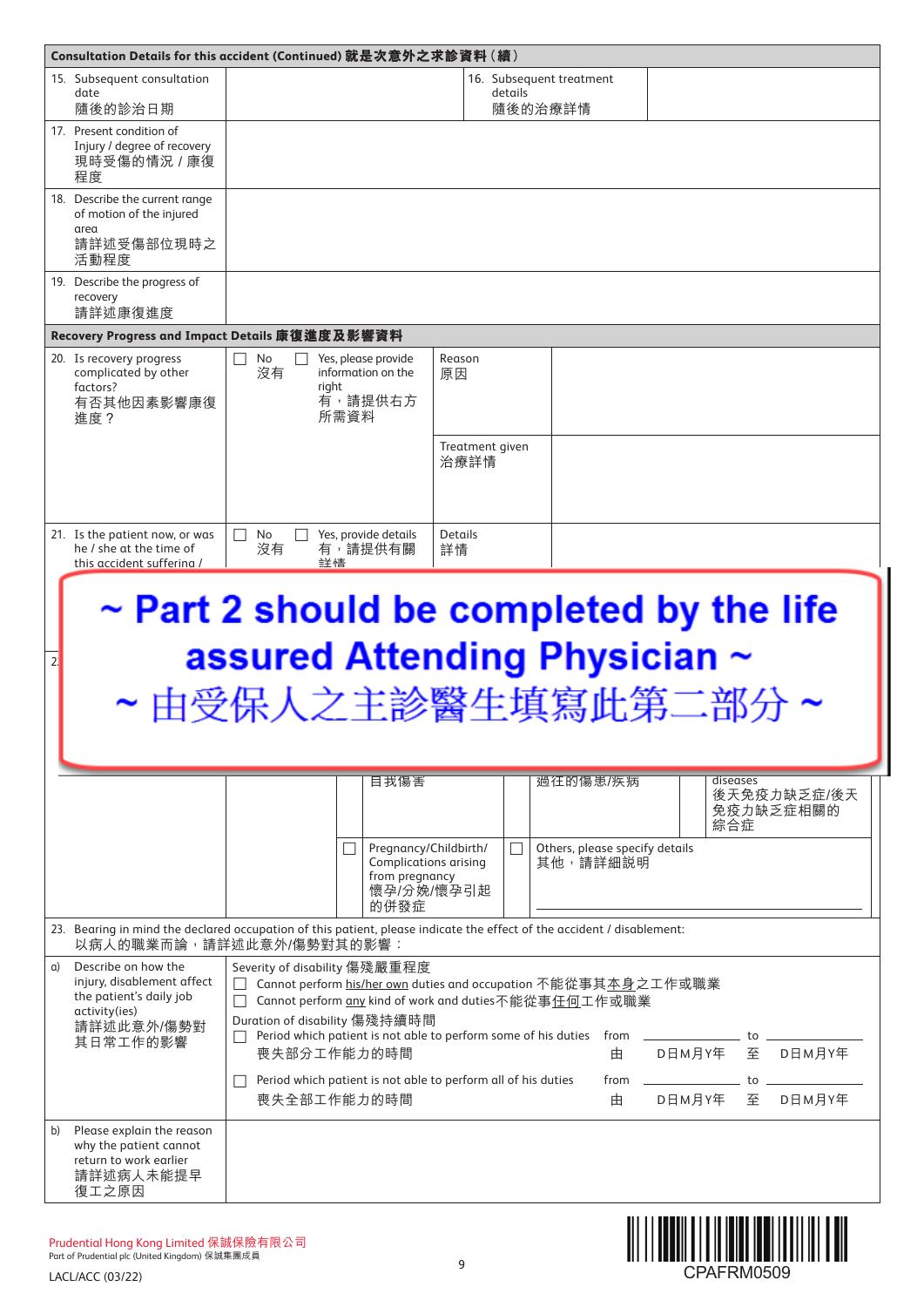| Recovery Progress and Impact Details (Continued) 康復進度及影響資料 (續)                                                                                                                                                           |                                                                                                                                                                                                                                                        |
|--------------------------------------------------------------------------------------------------------------------------------------------------------------------------------------------------------------------------|--------------------------------------------------------------------------------------------------------------------------------------------------------------------------------------------------------------------------------------------------------|
| Permanent Disability Benefit only)<br>請評估病人就下列日常生活活動之能力 (只適用於非在職或退休受保人並需索償完全永久傷殘保障)                                                                                                                                      | 24. Please evaluate patient's ability on the following activities of daily living (for non gainfully employed or retired life assured claiming Total                                                                                                   |
| Washing - the ability to wash in bath or shower or to wash<br>satisfactorily by other means<br>洗澡 - 於浴缸洗澡或淋浴 (包括進出浴缸或淋浴室) 的<br>能力或以其他方式滿意及合理地完成梳洗                                                                        | No help is required 不需要協助<br>Some help or supervision are required 偶爾需要協助或指導<br>П<br>Need someone to help most of the time 大部分時間都需要協助<br>П<br>Not able to do ownself at all 完全無法自行完成<br>П                                                              |
| Dressing - the ability to put on, take off, secure and unfasten<br>all garments and, as appropriate, any braces, artificial limbs or<br>other surgical appliances<br>更換/穿著衣服 - 穿上、脱下、繫緊或鬆開各種衣服或<br>任何適當的支架、義肢或其他外科器具的能力。 | No help is required 不需要協助<br>$\Box$<br>Some help or supervision are required 偶爾需要協助或指導<br>$\Box$<br>Need someone to help most of the time 大部分時間都需要協助<br>$\Box$<br>Not able to do ownself at all 完全無法自行完成<br>$\Box$                                     |
| Feeding - the ability to feed oneself once food has been<br>prepared and made available<br>進食 - 當食物準備好時, 自己進食的能力。                                                                                                        | No help is required 不需要協助<br>$\Box$<br>Some help or supervision are required 偶爾需要協助或指導<br>$\overline{\phantom{a}}$<br>Need someone to help most of the time 大部分時間都需要協助<br>$\overline{\phantom{a}}$<br>Not able to do ownself at all 完全無法自行完成<br>$\Box$ |
| Toileting - the ability to use the lavatory or otherwise manage<br>bowel and bladder function as as to maintain a satifactory level<br>of personal hygiene<br>如廁 - 使用洗手間或控制大小便, 以保持滿意的個人<br>衛生的能力。                       | No help is required 不需要協助<br>$\mathcal{L}$<br>Some help or supervision are required 偶爾需要協助或指導<br>$\Box$<br>Need someone to help most of the time 大部分時間都需要協助<br>$\Box$<br>Not able to do ownself at all 完全無法自行完成<br>$\Box$                              |
| Transferring - the ability to move from a bed to an upright chair<br>or wheelchair and vice versa<br>移動能力 - 從床移動到直背椅子或輪椅上的能力, 及從<br>椅子或輪椅移動到床的能力。                                                                        | No help is required 不需要協助<br>П<br>Some help or supervision are required 偶爾需要協助或指導<br>$\Box$<br>Need someone to help most of the time 大部分時間都需要協助<br>Not able to do ownself at all 完全無法自行完成                                                              |
| $0+1$                                                                                                                                                                                                                    |                                                                                                                                                                                                                                                        |
| 2                                                                                                                                                                                                                        | $\sim$ Part 2 should be completed by the life<br>assured Attending Physician ~<br>~由受保人之主診醫生填寫此第二部                                                                                                                                                     |
|                                                                                                                                                                                                                          | Details for the<br>referral reason<br>詳述轉介原因                                                                                                                                                                                                           |
| 26. Had other physicians<br>Yes, please provide<br>No<br>否<br>information on the<br>treated the patient for the<br>same accident?<br>right<br>有,請提供右方<br>病人曾否就此次意外向<br>所需資料<br>其他醫生求診?                                   | <b>Consultation Date</b><br>求診日期<br>Year $\overline{\text{E}}$<br>Month月<br>DayE                                                                                                                                                                       |
|                                                                                                                                                                                                                          | Name of Physician<br>醫生姓名                                                                                                                                                                                                                              |
|                                                                                                                                                                                                                          | Address of Physician<br>醫生地址                                                                                                                                                                                                                           |

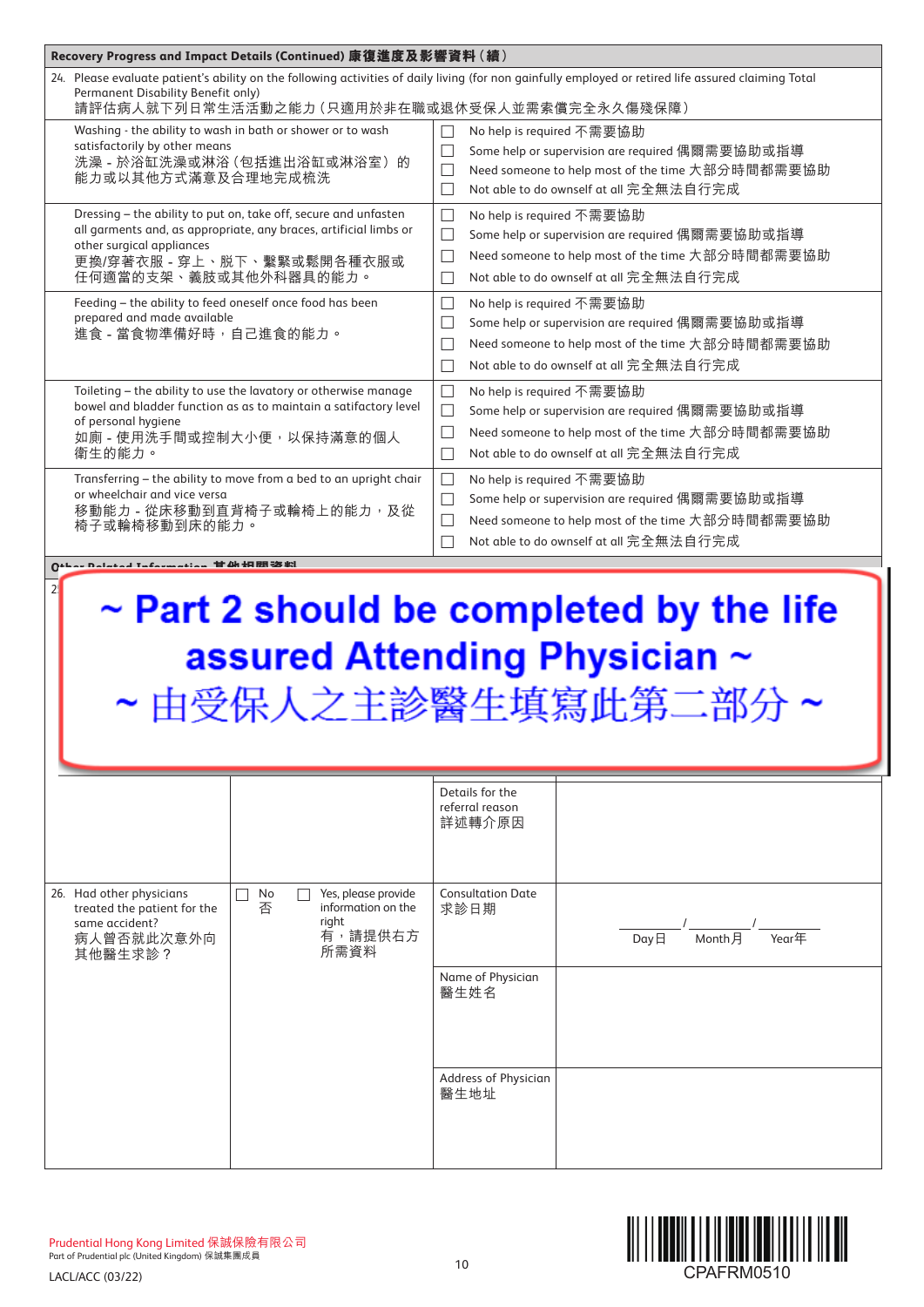| Physician Details 醫生資料                      |                       |  |
|---------------------------------------------|-----------------------|--|
| Name of Attending Physician<br>主診醫生姓名       | Qualification<br>資歷   |  |
| Hospital Name (if applicable)<br>醫院名稱 (如適用) | Telephone No.<br>聯絡電話 |  |
| Address                                     |                       |  |

# ~ Part 2 should be completed by the life Signature & Hospital / ig Pnysician  $\approx$ Physician's Chop 醫院 / 醫生簽署及蓋印 Day日 Month月 Year年





 $\sqrt{2}$